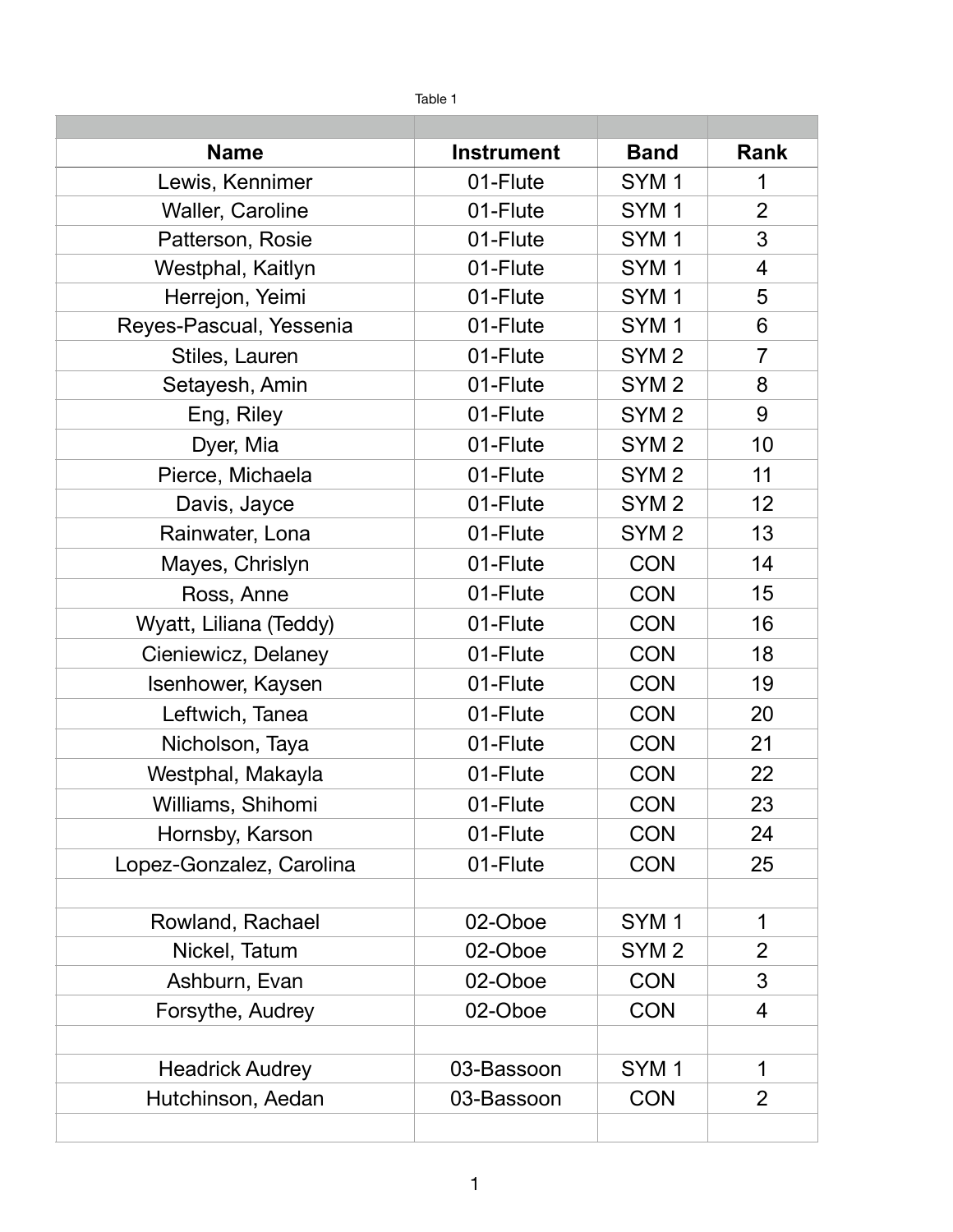| <b>Name</b>                    | <b>Instrument</b> | <b>Band</b>      | <b>Rank</b>    |
|--------------------------------|-------------------|------------------|----------------|
| Ha, Abraham                    | 04-Clarinet       | SYM <sub>1</sub> | 1              |
| Mitchell, Morgan               | 04-Clarinet       | SYM <sub>1</sub> | $\overline{2}$ |
| Rathz, Amelia                  | 04-Clarinet       | SYM <sub>1</sub> | 3              |
| Sears, Alexa                   | 04-Clarinet       | SYM <sub>1</sub> | $\overline{4}$ |
| Acklin, Kendell                | 04-Clarinet       | SYM <sub>1</sub> | 5              |
| Miller, Anna                   | 04-Clarinet       | SYM <sub>1</sub> | 6              |
| Hunnicutt, Mae                 | 04-Clarinet       | SYM <sub>1</sub> | $\overline{7}$ |
| Allen, Noah                    | 04-Clarinet       | SYM <sub>1</sub> | 8              |
| Sica Lopez, Yoselyn            | 04-Clarinet       | SYM <sub>2</sub> | 9              |
| Thomas, Samuel                 | 04-Clarinet       | SYM <sub>2</sub> | 10             |
| Isley, Jordan                  | 04-Clarinet       | SYM <sub>2</sub> | 11             |
| Thrasher, Shanna               | 04-Clarinet       | SYM <sub>2</sub> | 12             |
| Pittard, Sarah                 | 04-Clarinet       | SYM <sub>2</sub> | 13             |
| Osorio-Gomez, Allison          | 04-Clarinet       | SYM <sub>2</sub> | 14             |
| Yarbrough, AmberJade           | 04-Clarinet       | SYM <sub>2</sub> | 15             |
| Brown, Wesley                  | 04-Clarinet       | <b>CON</b>       | 16             |
| Acklin, Christopher            | 04-Clarinet       | <b>CON</b>       | 17             |
| Branscum, Ryleigh              | 04-Clarinet       | <b>CON</b>       | 18             |
| Dummer, Collin                 | 04-Clarinet       | <b>CON</b>       | 19             |
| Fuemmeler, Travis              | 04-Clarinet       | <b>CON</b>       | 20             |
| Hernandez-Antonio, Christopher | 04-Clarinet       | <b>CON</b>       | 21             |
| Park, Woosol (Eric)            | 04-Clarinet       | <b>CON</b>       | 22             |
| Copeland, Jasmine              | 04-Clarinet       | <b>CON</b>       | 23             |
| Jimenez, Brandon               | 04-Clarinet       | <b>CON</b>       | 25             |
| Jones, Rory                    | 04-Clarinet       | <b>CON</b>       | 26             |
| Rainey, Anne                   | 04-Clarinet       | <b>CON</b>       | 27             |
| Iverson, Serenity              | 05-Clarinet, Bass | <b>CON</b>       | 1              |
|                                |                   |                  |                |
| Best, Christopher              | 07-Sax, Alto      | SYM <sub>1</sub> | 1              |
| <b>Blount, Colin</b>           | 07-Sax, Alto      | SYM <sub>1</sub> | $\overline{2}$ |
| Craig, Wyeth                   | 07-Sax, Alto      | SYM <sub>1</sub> | 3              |
| Mayers, Rebekah                | 07-Sax, Alto      | SYM <sub>1</sub> | 4              |
| Gann, Luke                     | 07-Sax, Alto      | SYM <sub>2</sub> | 5              |
| Gann, Collin                   | 07-Sax, Alto      | SYM <sub>2</sub> | 6              |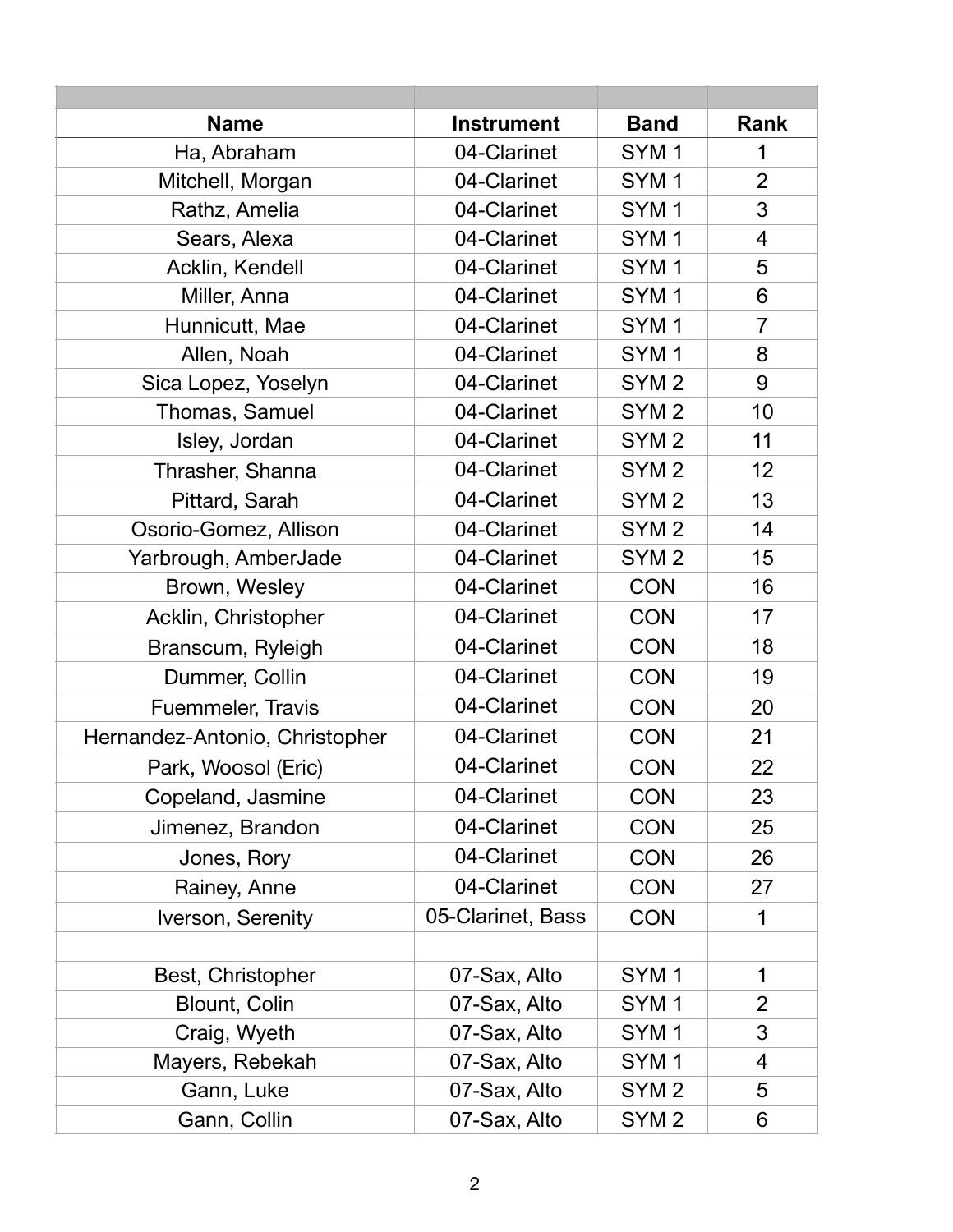| <b>Name</b>           | <b>Instrument</b> | <b>Band</b>      | <b>Rank</b>    |
|-----------------------|-------------------|------------------|----------------|
| Jackson, Blake        | 07-Sax, Alto      | SYM <sub>2</sub> | 7              |
| Florinski, Alex       | 07-Sax, Alto      | SYM <sub>2</sub> | 8              |
| Smith, Addison        | 07-Sax, Alto      | <b>CON</b>       | 9              |
| Waller, Luke          | 07-Sax, Alto      | <b>CON</b>       | 10             |
| Gibbons, Caleb        | 07-Sax, Alto      | <b>CON</b>       | 11             |
| Lindstrom, Madelyn    | 07-Sax, Alto      | <b>CON</b>       | 12             |
| George, Braden        | 07-Sax, Alto      | <b>CON</b>       | 13             |
| Karcher, Alexander    | 07-Sax, Alto      | <b>CON</b>       | 14             |
| Fields, Parker        | 07-Sax, Alto      | <b>CON</b>       | 15             |
|                       |                   |                  |                |
| Altice, Anna          | 08-Sax, Tenor     | SYM <sub>1</sub> | $\mathbf{1}$   |
| Combest, Liam         | 08-Sax, Tenor     | SYM <sub>1</sub> | $\overline{2}$ |
| Lesley, Tiffany       | 08-Sax, Tenor     | SYM <sub>2</sub> | 3              |
| Newcome, Owen         | 08-Sax, Tenor     | <b>CON</b>       | 4              |
|                       |                   |                  |                |
| Avery, Jayden         | 09-Sax, Bari      | SYM <sub>1</sub> | 1              |
| Nicholas, David Vinny | 09-Sax, Bari      | SYM <sub>2</sub> | $\overline{2}$ |
| Pacer, Riley          | 09-Sax, Bari      | <b>CON</b>       | 3              |
|                       |                   |                  |                |
| Stofer, Nathaniel     | 10-Trumpet        | SYM <sub>1</sub> | 1              |
| Anderson, Caden       | 10-Trumpet        | SYM <sub>1</sub> | $\overline{2}$ |
| Parker, Harrison      | 10-Trumpet        | SYM <sub>1</sub> | 3              |
| Parker, Caden         | 10-Trumpet        | SYM <sub>1</sub> | 4              |
| Nickel, Tatum         | 10-Trumpet        | SYM <sub>1</sub> | 5              |
| Howard, Hannah        | 10-Trumpet        | SYM <sub>1</sub> | 6              |
| Howard, Abigail       | 10-Trumpet        | SYM <sub>2</sub> | $\overline{7}$ |
| Polsgrove, Alaina     | 10-Trumpet        | SYM <sub>2</sub> | 8              |
| Garza, Timothy        | 10-Trumpet        | SYM <sub>2</sub> | 9              |
| Jerome, Emilie        | 10-Trumpet        | SYM <sub>2</sub> | 10             |
| May, Brian            | 10-Trumpet        | SYM <sub>2</sub> | 11             |
| Sullivan, John Parker | 10-Trumpet        | SYM <sub>2</sub> | 12             |
| Foreman, Andrew       | 10-Trumpet        | <b>CON</b>       | 13             |
| Hardy, Cameron        | 10-Trumpet        | <b>CON</b>       | 14             |
| Lesley, Richard       | 10-Trumpet        | <b>CON</b>       | 15             |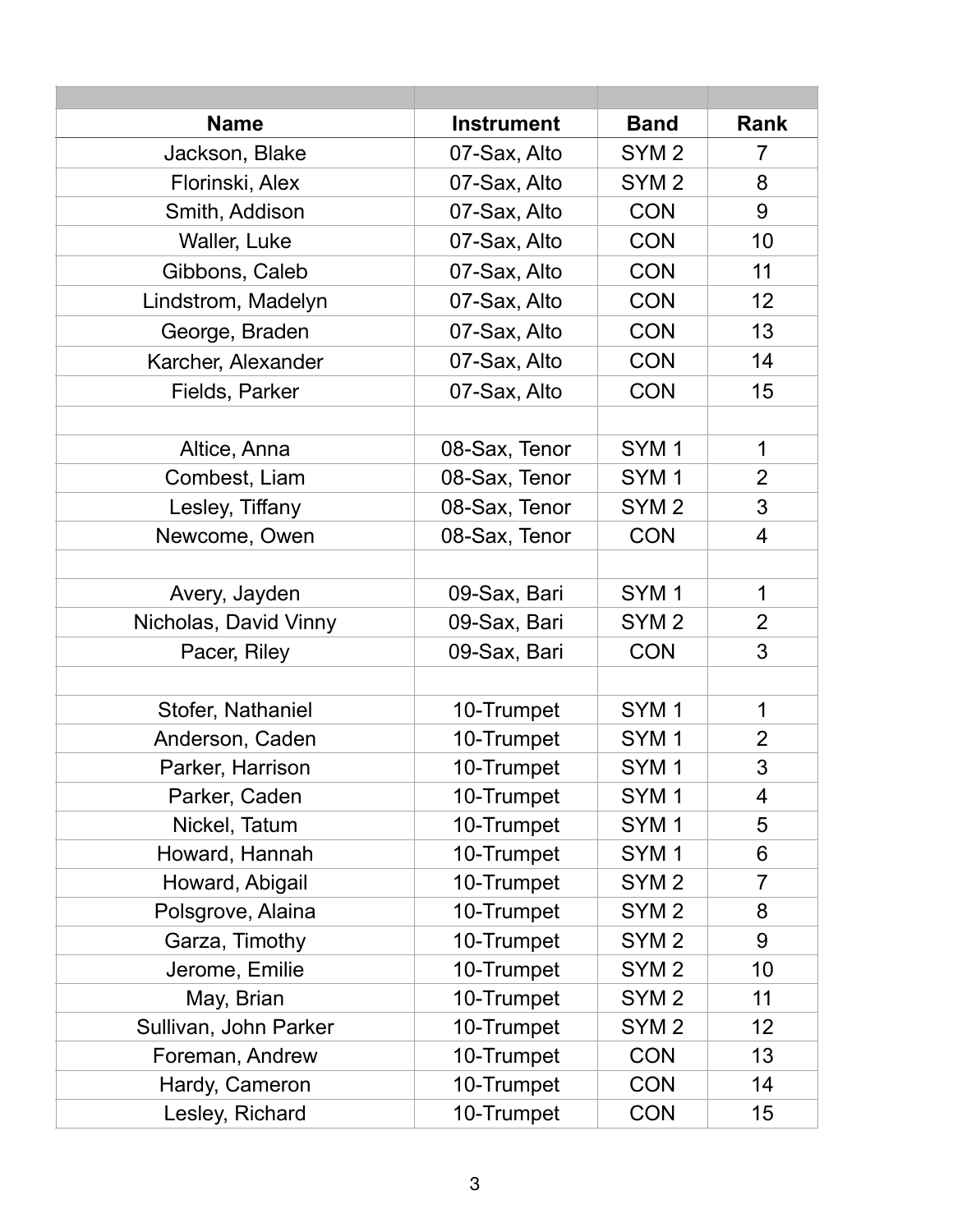| <b>Name</b>            | <b>Instrument</b> | <b>Band</b>      | <b>Rank</b>    |
|------------------------|-------------------|------------------|----------------|
| Coffey, Anthony        | 10-Trumpet        | <b>CON</b>       | 16             |
| Dixon, Noah            | 10-Trumpet        | <b>CON</b>       | 17             |
| Nedelcu, Alex          | 10-Trumpet        | <b>CON</b>       | 18             |
|                        |                   |                  |                |
| Lemons, Hannah         | 11-French Horn    | SYM <sub>1</sub> | $\mathbf{1}$   |
| Howard, Laurel         | 11-French Horn    | SYM <sub>1</sub> | $\overline{2}$ |
| Kim, Andrew            | 11-French Horn    | SYM <sub>1</sub> | 3              |
| Ashton, Lareeta        | 11-French Horn    | SYM <sub>1</sub> | $\overline{4}$ |
| Phillips, Trevor       | 11-French Horn    | SYM <sub>2</sub> | 5              |
| Meeks, Andrew          | 11-French Horn    | SYM <sub>2</sub> | 6              |
| Winston, Jada          | 11-French Horn    | SYM <sub>2</sub> | $\overline{7}$ |
| Allen, Carter          | 11-French Horn    | SYM <sub>2</sub> | 8              |
| Caceres de leon, Allan | 11-French Horn    | <b>CON</b>       | 9              |
| Prosper, Mikel         | 11-French Horn    | <b>CON</b>       | 10             |
|                        |                   |                  |                |
| <b>Howard Erin</b>     | 12-Trombone       | SYM <sub>1</sub> | $\mathbf 1$    |
| Moore, Patrick         | 12-Trombone       | SYM <sub>1</sub> | $\overline{2}$ |
| <b>Brewster, Davis</b> | 12-Trombone       | SYM <sub>1</sub> | 3              |
| Crosby, Jaylin         | 12-Trombone       | SYM <sub>1</sub> | $\overline{4}$ |
| Wright, Zach           | 12-Trombone       | SYM <sub>1</sub> | 5              |
| Panzeri, Brock         | 12-Trombone       | SYM <sub>2</sub> | 6              |
| Nix, Lucas             | 12-Trombone       | SYM <sub>2</sub> | $\overline{7}$ |
| Dick, Jacob            | 12-Trombone       | SYM <sub>2</sub> | 8              |
| Moore, Isaiah          | 12-Trombone       | SYM <sub>2</sub> | 9              |
| Ruiz Panduro, Jose     | 12-Trombone       | SYM <sub>2</sub> | 10             |
| Petty, Gloria          | 12-Trombone       | <b>CON</b>       | 11             |
| Locke, Maddox          | 12-Trombone       | <b>CON</b>       | 12             |
| Eng, Andrew            | 12-Trombone       | <b>CON</b>       | 13             |
| Clay-Duerod, Shakya    | 12-Trombone       | <b>CON</b>       | 14             |
| Keith, Montavious      | 12-Trombone       | <b>CON</b>       | 15             |
|                        |                   |                  |                |
| <b>Jeries Yazheed</b>  | 13-Euphonium      | SYM <sub>1</sub> | 1              |
| Patterson, Rosie       | 13-Euphonium      | SYM <sub>2</sub> | $\overline{2}$ |
| Wilson, Noah           | 13-Euphonium      | SYM <sub>2</sub> | 3              |